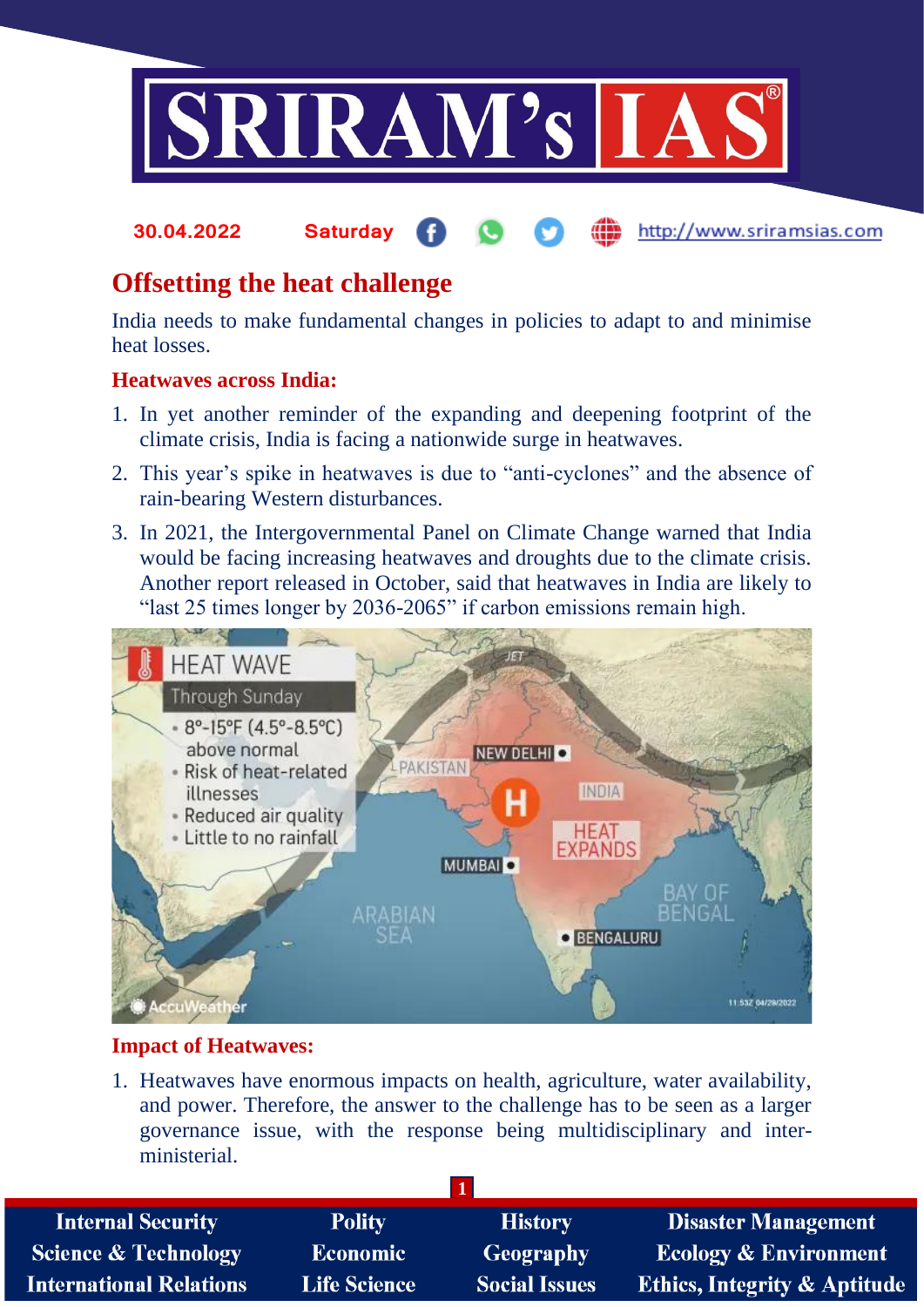

- http://www.sriramsias.com **30.04.2022 Saturday**
- 2. India has a heat action plan, sends out weather alerts and advises people on dos and don'ts during the heatwave days, but such plans will not be enough to tackle the heat threat.
- 3. Instead, India needs to make fundamental changes in policies to adapt to and minimise heat losses.

#### **The way forward:**

- 1. Cities, which are turning into heat islands, need dedicated officials to address extreme heat;
- 2. Cities need blue and green infrastructure to offset rising heat; how can
- 3. Communities must be encouraged to participate in environmental restoration;
- 4. School sessions and work timings change since summers are setting in early;
- 5. Housing for the poor must be retrofitted with cool roofs
- 6. Heat-tolerant varieties of crops must be sown to offset losses to agriculturists and secure food supplies

While effecting multi-sectoral policy changes may not be easy, delays in taking the right climate-sensitive steps will only create a whole new set of problems for the country in the coming years.



**Internal Security Science & Technology International Relations** 

Polity **Economic Life Science** 

**History** Geography **Social Issues** 

**Disaster Management Ecology & Environment Ethics, Integrity & Aptitude**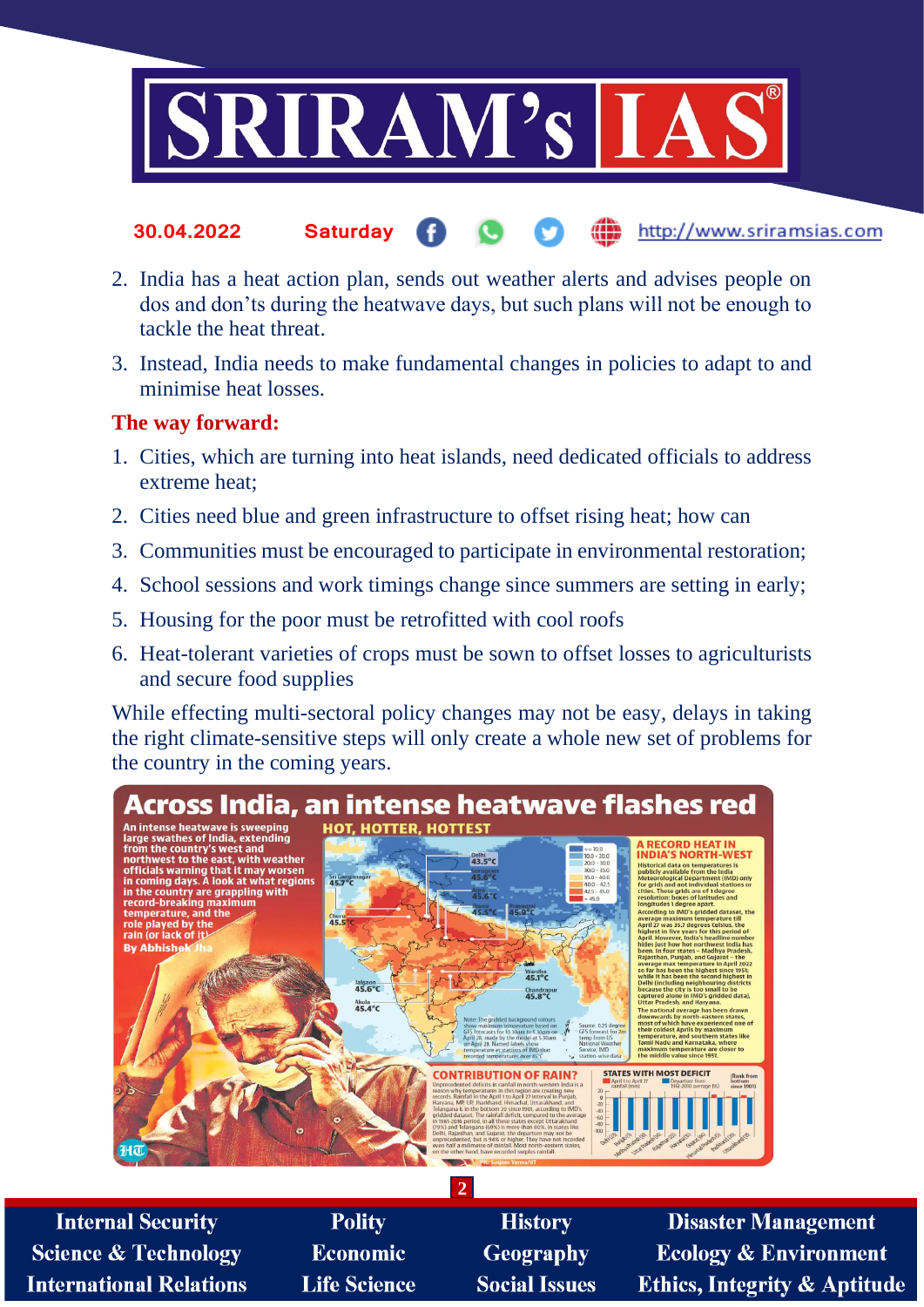

#### http://www.sriramsias.com **30.04.2022 Saturday**

## **How to ensure more women in the workforce**

- India aims to become a \$5-trillion economy by 2025. China, which started from a similar base in the late 1970s, today has an economy four times larger than India's. There is much to compare and contrast between the two countries.
- We focus on the fact that while the male labour force participation rates in the two countries are fairly similar, their female labour force participation rates (FLFPR) are vastly different. While China's FLFPR, at more than 60%, is higher than the figure for the world and Organisation for Economic Cooperation and Development (OECD) countries, India's FLFPR is abysmally low at 18.6%.
- With its aspirational agenda, India can no longer afford to pass over the untapped potential of the female working-age population. But India has a bigger problem: Not enough jobs to absorb the steady rise in its workforce.
- To rev the engine for sustainable growth, India needs to create at least 90 million new non-farm jobs by 2030.

### **Preconditions to rising FLFPR and Uniqueness of India**

- 1. India experienced high growth for over a decade and has seen steadily declining fertility and maternal mortality rates, and rising female education attainment levels until the pandemic hit. These are the classic preconditions to rising FLFPR elsewhere in the world.
- 2. But not in India. According to the ministry of finance in 2021, only 24.5% of working-age women participated in the labour force.
- 3. Women also bore the brunt of the pandemic the likelihood of a woman being employed in August 2020 was nine percentage points lower than that for men, compared to August 2019.
- 4. The decline in the unemployment rate for women indicates that they are not moving from unemployed to employed, but out of the labour force altogether.

### **Demand-side reasons are more strong than Supply-side constraints:**

1. The bulk of the research on female participation in the labour force has been on supply-side constraints: Family income and employment, marital status, childcare arrangements and safety, and domestic responsibilities.

| <b>Internal Security</b>        | <b>Polity</b>       | <b>History</b>       | <b>Disaster Management</b>              |  |  |
|---------------------------------|---------------------|----------------------|-----------------------------------------|--|--|
| <b>Science &amp; Technology</b> | <b>Economic</b>     | Geography            | <b>Ecology &amp; Environment</b>        |  |  |
| <b>International Relations</b>  | <b>Life Science</b> | <b>Social Issues</b> | <b>Ethics, Integrity &amp; Aptitude</b> |  |  |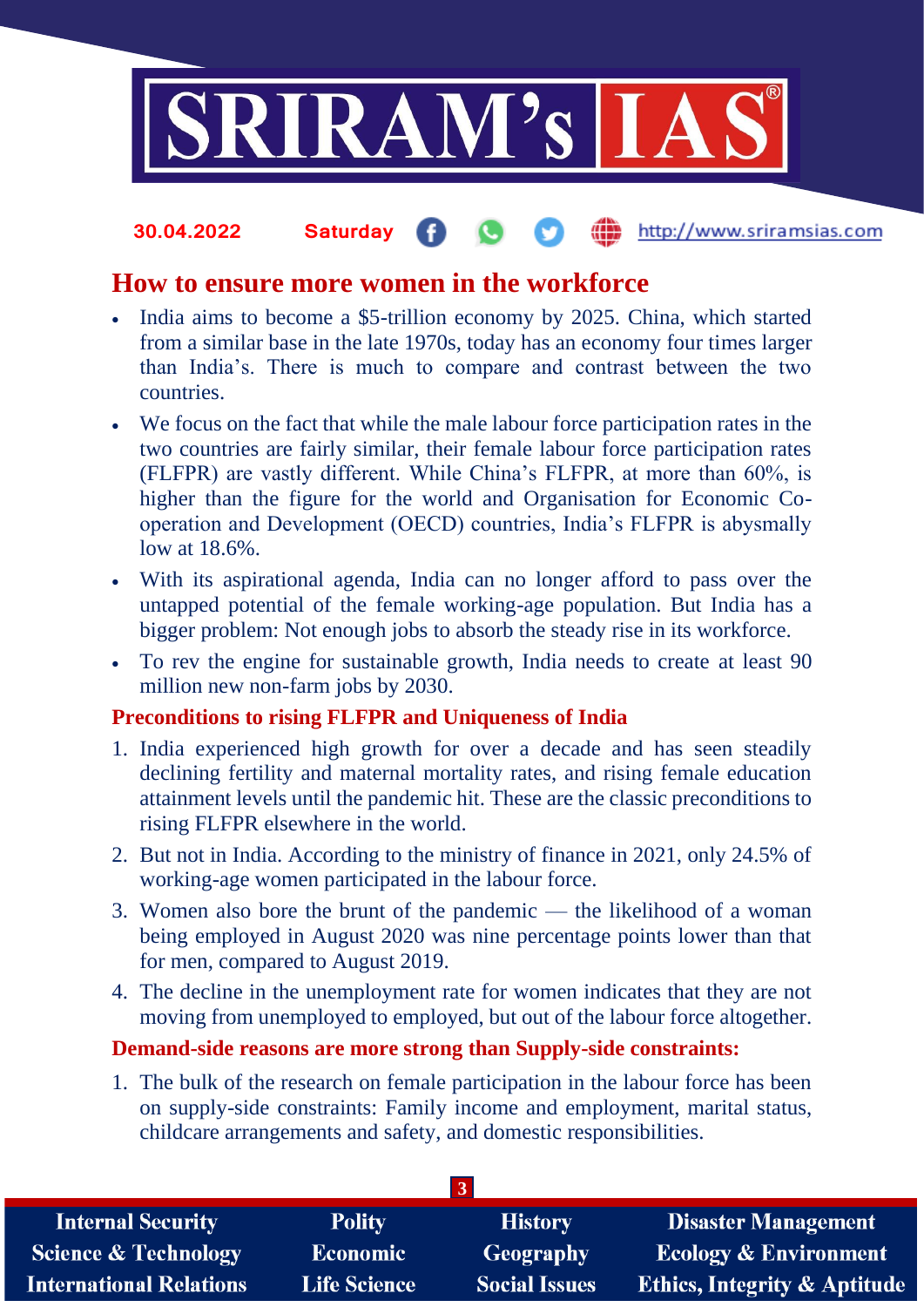

#### http://www.sriramsias.com **30.04.2022 Saturday**

- 2. Indian women's labour force participation is more likely shaped by low and declining demand for female labour rather than supply-side constraints keeping women indoors.
- 3. Certainly, demand-side constraints are more amenable to policy interventions.
- 4. Recruiters are around 13% less likely to click on a woman's profile than a man's while hiring candidates and 3% less likely to advance a woman to the next round of the hiring process, according to LinkedIn Gender Insights Report.
- 5. Employers may do so because they perceive women as less capable and unsuitable for certain "male-dominant" jobs.

#### **Laws are discriminatory:**

- 1. Gender-discriminatory laws with the intent to protect female workers further reinforce such essentialist norms by drawing parallels between adult women and children.
- 2. For instance, the Factories Act, of 1948, prohibits the employment of women, adolescents, and children alike in operations the government deems "dangerous".
- 3. The Trayas State of Discrimination report explored gender-discriminatory employment-related laws, a hitherto unexplored demand-side constraint. The study used 48 Acts, 169 rules, and 20 notifications or orders to uncover the cumbersome regulatory landscape women and their employers face in India.
- 4. States adopt different regulatory stances in spelling out discrimination against female job-seekers. They either completely prohibit female employment at certain hours or jobs, require permission or give conditional exemptions.
- 5. Some laws diminish women's agency by anchoring their employment to their familial relationships. The Shops and Establishments Acts of Madhya Pradesh and Sikkim allow women to work in shops/establishments at night only if they are family members of the owner.
- 6. This mentality also reflects in the biases of hiring managers who are likely to discriminate against married women, especially with young children, but not against men.

| <b>Internal Security</b>        | <b>Polity</b>       | <b>History</b>       | <b>Disaster Management</b>              |  |  |
|---------------------------------|---------------------|----------------------|-----------------------------------------|--|--|
| <b>Science &amp; Technology</b> | <b>Economic</b>     | Geography            | <b>Ecology &amp; Environment</b>        |  |  |
| <b>International Relations</b>  | <b>Life Science</b> | <b>Social Issues</b> | <b>Ethics, Integrity &amp; Aptitude</b> |  |  |